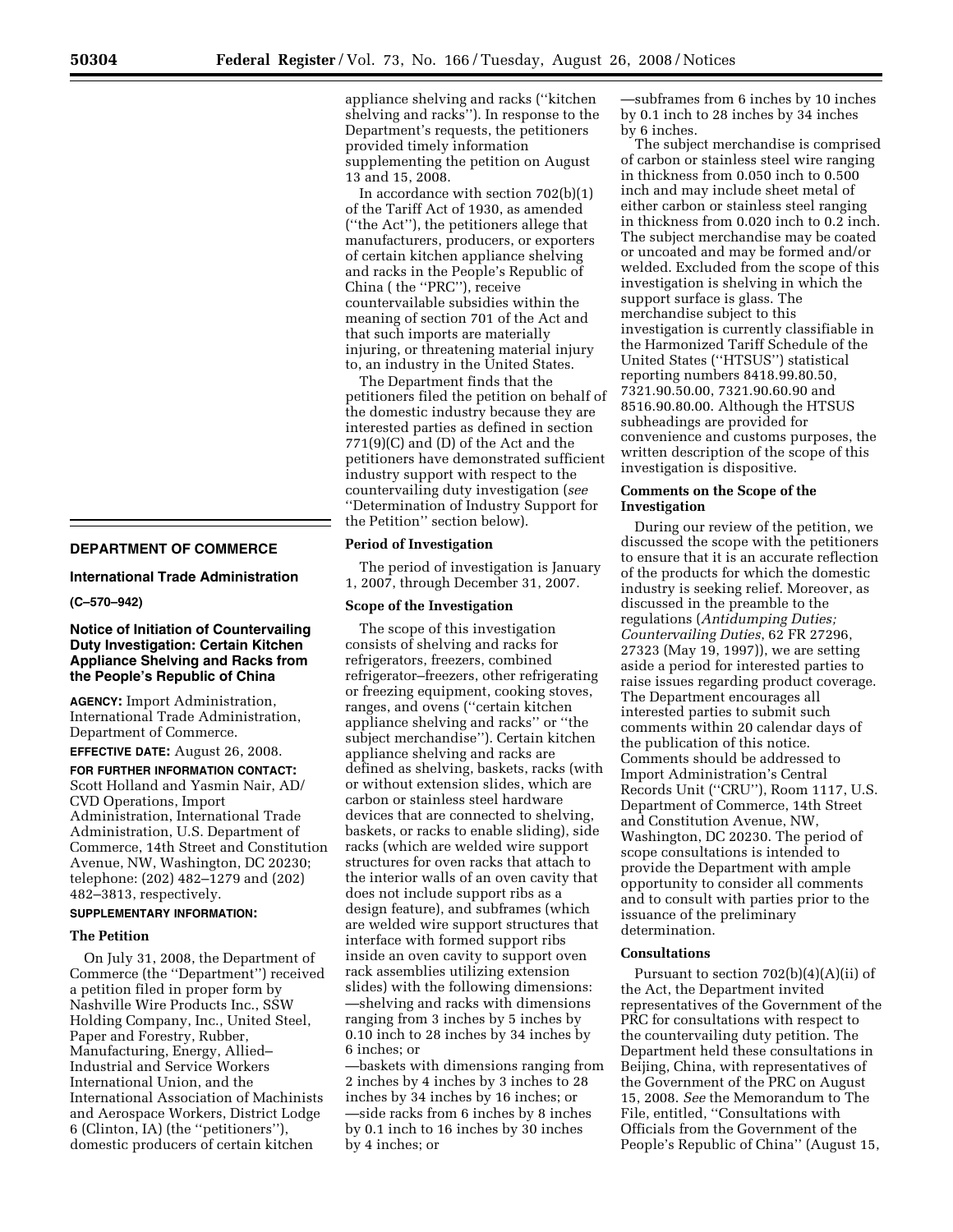2008) on file in the CRU of the Department of Commerce, Room 1117.

# **Determination of Industry Support for the Petition**

Section 702(b)(1) of the Act requires that a petition be filed on behalf of the domestic industry. Section 702(c)(4)(A) of the Act provides that a petition meets this requirement if the domestic producers or workers who support the petition account for: (i) at least 25 percent of the total production of the domestic like product; and (ii) more than 50 percent of the production of the domestic like product produced by that portion of the industry expressing support for, or opposition to, the petition. Moreover, section 702(c)(4)(D) of the Act provides that, if the petition does not establish support of domestic producers or workers accounting for more than 50 percent of the total production of the domestic like product, the Department shall: (i) poll the industry or rely on other information in order to determine if there is support for the petition, as required by subparagraph (A), or (ii) determine industry support using a statistically valid sampling method.

Section 771(4)(A) of the Act defines the ''industry'' as the producers as a whole of a domestic like product. Thus, to determine whether a petition has the requisite industry support, the statute directs the Department to look to producers and workers who produce the domestic like product. The U.S. International Trade Commission (''ITC''), which is responsible for determining whether ''the domestic industry'' has been injured, must also determine what constitutes a domestic like product in order to define the industry. While both the Department and the ITC must apply the same statutory definition regarding the domestic like product (section 771(10) of the Act), they do so for different purposes and pursuant to a separate and distinct authority. In addition, the Department's determination is subject to limitations of time and information. Although this may result in different definitions of the like product, such differences do not render the decision of either agency contrary to law. *See Algoma Steel Corp., Ltd. v. United States*, 688 F. Supp. 639, 644 (CIT 1988), *aff'd* 865 F.2d 240 (Fed. Cir. 1989), *cert. denied* 492 U.S. 919 (1989).

Section 771(10) of the Act defines the domestic like product as ''a product which is like, or in the absence of like, most similar in characteristics and uses with, the article subject to an investigation under this subtitle.'' Thus, the reference point from which the

domestic like product analysis begins is ''the article subject to an investigation'' (*i.e.*, the class or kind of merchandise to be investigated, which normally will be the scope as defined in the petition).

With regard to the domestic like product, the petitioners contend that there are two domestic like products: certain refrigeration shelving and certain oven racks. The petitioners note that the two like products, when considered together, correspond to the product scope description. Based on our analysis of the information submitted on the record, we have determined that refrigeration shelving and certain oven racks constitute two domestic like products, and we have analyzed industry support in terms of those domestic like products. For a discussion of the domestic like product analysis in this case, *see* ''Countervailing Duty Investigation Initiation Checklist: Certain Kitchen Appliance Shelving and Racks from the People's Republic of China (''Initiation Checklist''), Industry Support at Attachment II, on file in the CRU, Room 1117 of the main Department of Commerce building.

With regard to section  $702(c)(4)(A)$  of the Act, in determining whether the petitioners have standing (*i.e.*, the domestic workers and producers supporting the Petition account for (1) at least 25 percent of the total production of the domestic like product and (2) more than 50 percent of the production of the domestic like product produced by that portion of the industry expressing support for, or opposition to, the Petition), we considered the industry support data contained in the Petition with reference to the domestic like products. To establish industry support, the petitioners provided their own production volume of the domestic like products for calendar year 2007, and compared that to total production volume of the domestic like products for the industry. We have relied upon data the petitioners provided for purposes of measuring industry support. For further discussion, *see* Initiation Checklist at Attachment II (Industry Support).

The Department's review of the data provided in the petition, supplemental submissions, and other information readily available to the Department indicates that petitioners have established industry support. First, the petition establishes support from domestic producers (or workers) accounting for more than 50 percent of the total production of the domestic like products and, as such, the Department is not required to take further action in order to evaluate industry support (*i.e.*, polling). *See* section 702(c)(4)(D) of the Act and Initiation Checklist at

Attachment II (Industry Support). Second, the domestic producers (or workers) have met the statutory criteria for industry support under section  $702(c)(4)(A)(i)$  of the Act because the domestic producers (or workers) who support the petition account for at least 25 percent of the total production of the domestic like products. *See* Initiation Checklist at Attachment II (Industry Support). Finally, the domestic producers (or workers) have met the statutory criteria for industry support under section  $702(c)(4)(A)(ii)$  of the Act because the domestic producers (or workers) who support the petition account for more than 50 percent of the production of the domestic like products produced by that portion of the industry expressing support for, or opposition to, the petition. Accordingly, the Department determines that the petition was filed on behalf of the domestic industry within the meaning of section 702(b)(1) of the Act. *See*  Initiation Checklist at Attachment II (Industry Support).

The Department finds that the petitioners filed the petition on behalf of the domestic industry because they are interested parties as defined in sections 771(9)(C) and (D) of the Act and have demonstrated sufficient industry support with respect to the countervailing duty investigation that they are requesting the Department initiate. *See* Initiation Checklist at Attachment II (Industry Support).

### **Injury Test**

Because the PRC is a ''Subsidies Agreement Country'' within the meaning of section 701(b) of the Act, section 701(a)(2) of the Act applies to this investigation. Accordingly, the ITC must determine whether imports of the subject merchandise from the PRC materially injure, or threaten material injury to, a U.S. industry.

## **Allegations and Evidence of Material Injury and Causation**

The petitioners allege that imports of certain refrigeration shelving and certain oven racks from the PRC are benefitting from countervailable subsidies and that such imports are causing or threaten to cause, material injury to the domestic industries producing certain refrigeration shelving and certain oven racks. In addition, the petitioners allege that subsidized imports exceed the negligibility threshold provided for under section 771(24)(A) of the Act.

The petitioners contend that the industries' injured condition is illustrated by reduced market share, underselling and price depressing and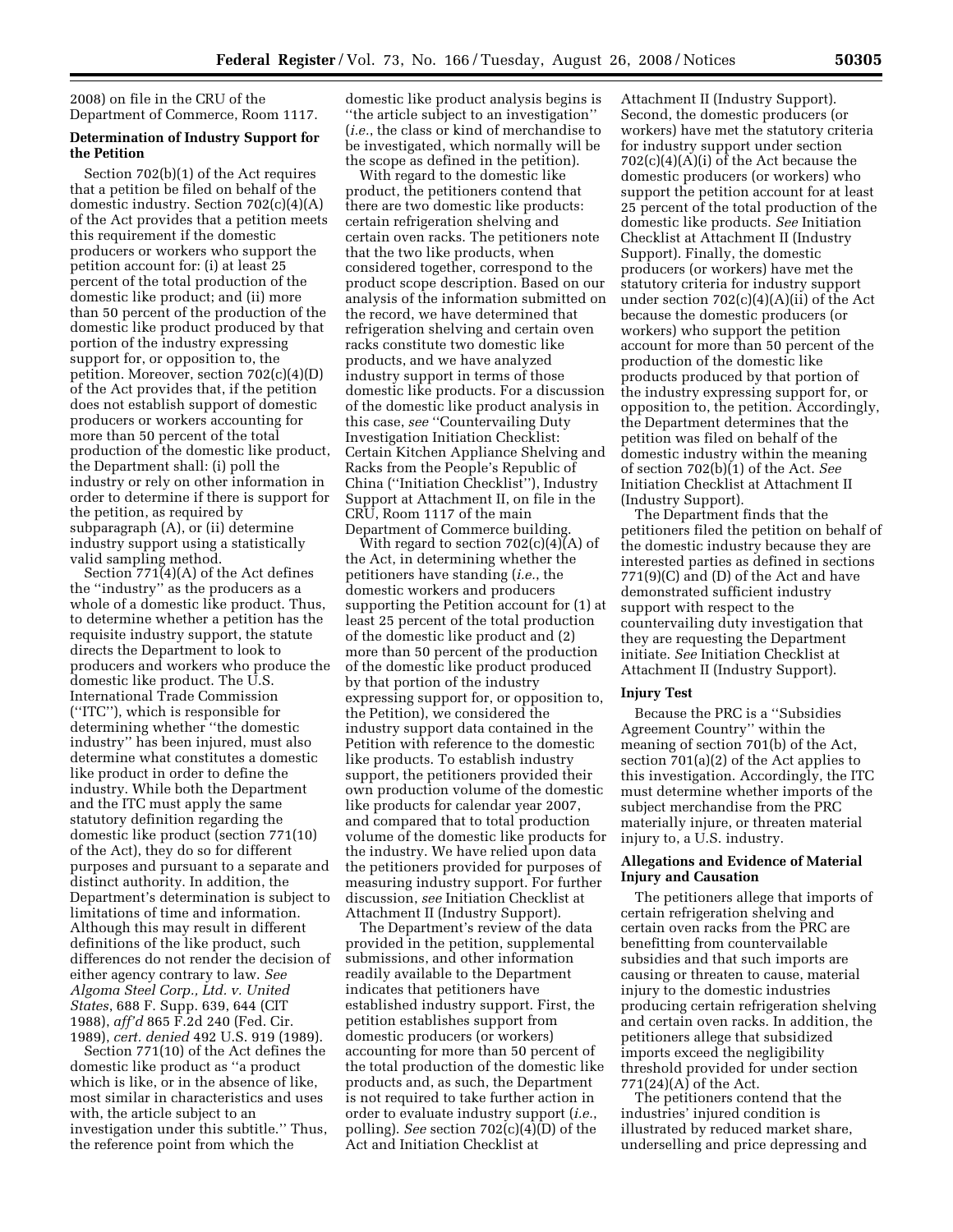suppressing effects, lost sales and revenue, reduced production and capacity utilization, reduced shipments, reduced employment, and an overall decline in financial performance. We have assessed the allegations and supporting evidence regarding material injury, threat of material injury, and causation, and we have determined that these allegations are properly supported by adequate evidence and meet the statutory requirements for initiation. *See*  Initiation Checklist at Attachment III (Injury).

We are including in our investigation the following programs alleged in the petition to have provided countervailable subsidies to producers and exporters of the subject merchandise in the PRC:

*A. Income Tax Programs* 

- 1. ''Two Free, Three Half'' program
- 2. Income tax exemption program for export–oriented FIEs
- 3. Income tax refund for reinvestment of profits in export–oriented enterprises
- 4. Income tax subsidies for FIEs based on geographic location
- 5. Preferential tax subsidies for research and development by FIEs
- 6. Income tax credits on purchases of domestically–produced equipment by FIEs
- 7. Income tax credits for domestically–owned companies purchasing domestically–produced equipment
- 8. Income tax exemption for investment in domestic ''Technological Renovation≥
- 9. Reduction in or exemption from the fixed assets investment orientation regulatory tax

# *B. Indirect Tax Programs and Import Tariff Programs*

- 10. Value Added Tax (''VAT'') rebates for FIEs purchasing domestically– produced equipment
- 11. Import tariff and VAT exemptions for FIEs and certain domestic enterprises using imported equipment in encouraged industries
- 12. Import tariff exemptions for the ''encouragement of investment by Taiwan Compatriots≥

## *C. Provincial/Local Subsidy Programs*

13. Local income tax exemption and reduction program for ''productive'' FIEs

*Guangdong Province:* 

- 14. Exemption from city construction tax and education tax for FIEs in Guangdong Province
- 15. Exemption from real estate tax and dyke maintenance fee for FIEs in

Guangdong Province

- 16. Import tariff refunds and exemptions for FIEs in Guangdong Province
- 17. Preferential loans and interest rate subsidies in Guangdong Province
- 18. Direct grants in Guangdong Province
- 19. Funds for ''outward expansion'' of industries in Guangdong Province
- 20. Land–related subsidies to companies located in specific regions of Guangdong Province
- 21. Government provision of electricity and water at less than adequate remuneration to companies located in development zones in Guangdong Province *Zhejiang Province*
- 22. Import tariff and VAT refunds and exemptions for FIEs in Zhejiang
- 23. Grants to promote exports from Zhejiang Province
- 24. Land–related subsidies to companies located in specific regions of Zhejiang

*D. Provision of Goods and Services for Less than Adequate Remuneration by the GOC* 

25. Wire Rod and Nickel For further information explaining why the Department is investigating these programs, *see* Initiation Checklist.

We are not including in our investigation the following programs alleged to benefit producers and exporters of the subject merchandise in the PRC:

# *A. Government Restraints on Exports*

1. Wire Rod and Nickel

Petitioners allege the GOC restrains exports of wire rod and nickel by means of export taxes and export licenses, which artificially suppress the prices wire rod and nickel producers in China can charge for these products. Petitioners have not adequately shown how these particular export taxes and licenses constitute entrustment or direction of private entities by the GOC to provide a financial contribution to producers of subject merchandise. Moreover, the petitioners have not provided sufficient data regarding historic price trends demonstrating, *e.g.*, price decreases correlated with the imposition of the alleged export restraints. Therefore, we do not plan to investigate this program.

## *B. Preferential Lending*

1. Preferential policy loans to favored industries, including the electrical appliance industry in Guangdong Province

The petitioners allege that the Guangdong province's five-year plan

stipulates that the provincial government will actively coordinate financing from the financial market. According to this policy, the provincial government will support the home electric appliances industry, including suppliers of parts or components, by coordinating financial institutions to assemble funds to stimulate investments in the form of bank credit or loans. Petitioners have not sufficiently alleged the elements necessary for the imposition of a countervailing duty and did not support the allegation with reasonably available information. For example, there is insufficient evidence that kitchen shelving and racks products are within the scope of the provincial government's economic development plans. Moreover, there is no clear indication that any such plans include lending to the kitchen shelving and racks producers. Therefore, we do not plan to investigate this program.

2. Preferential policy loans to favored industries, including the electrical appliance industry in Zhejiang Province

Petitioners allege that the electrical appliance industry is considered a 'pillar'' industry at both the provincial and local–levels in Zhejiang province. Petitioners assert that preferential lending exists to support ''pillar'' industries pursuant to five-year plans or other policies issued by provincial and local authorities in these provinces. Petitioners have not sufficiently alleged the elements necessary for the imposition of a countervailing duty and did not support the allegation with reasonably available information. For example, there is insufficient evidence that kitchen shelving and racks products are within the scope of the provincial government's economic development plans. Moreover, there is no clear indication that any such plans include lending to the kitchen shelving and racks producers. Therefore, we do not plan to investigate this program.

## *C. Income Tax Programs*

1. Tax reduction for enterprises making little profit

Petitioners allege that ''enterprises making little profit" pay reduced income taxes and that such enterprises comprise a *de jure* specific group. Petitioners have not established with reasonably available evidence that ''enterprises making little profit'' are a specific group pursuant to section 771(5A)(D) of the Act. Therefore, we do not plan to investigate tax reductions for enterprises making little profit.

2. Tax incentives for domestic enterprises engaging in research and development